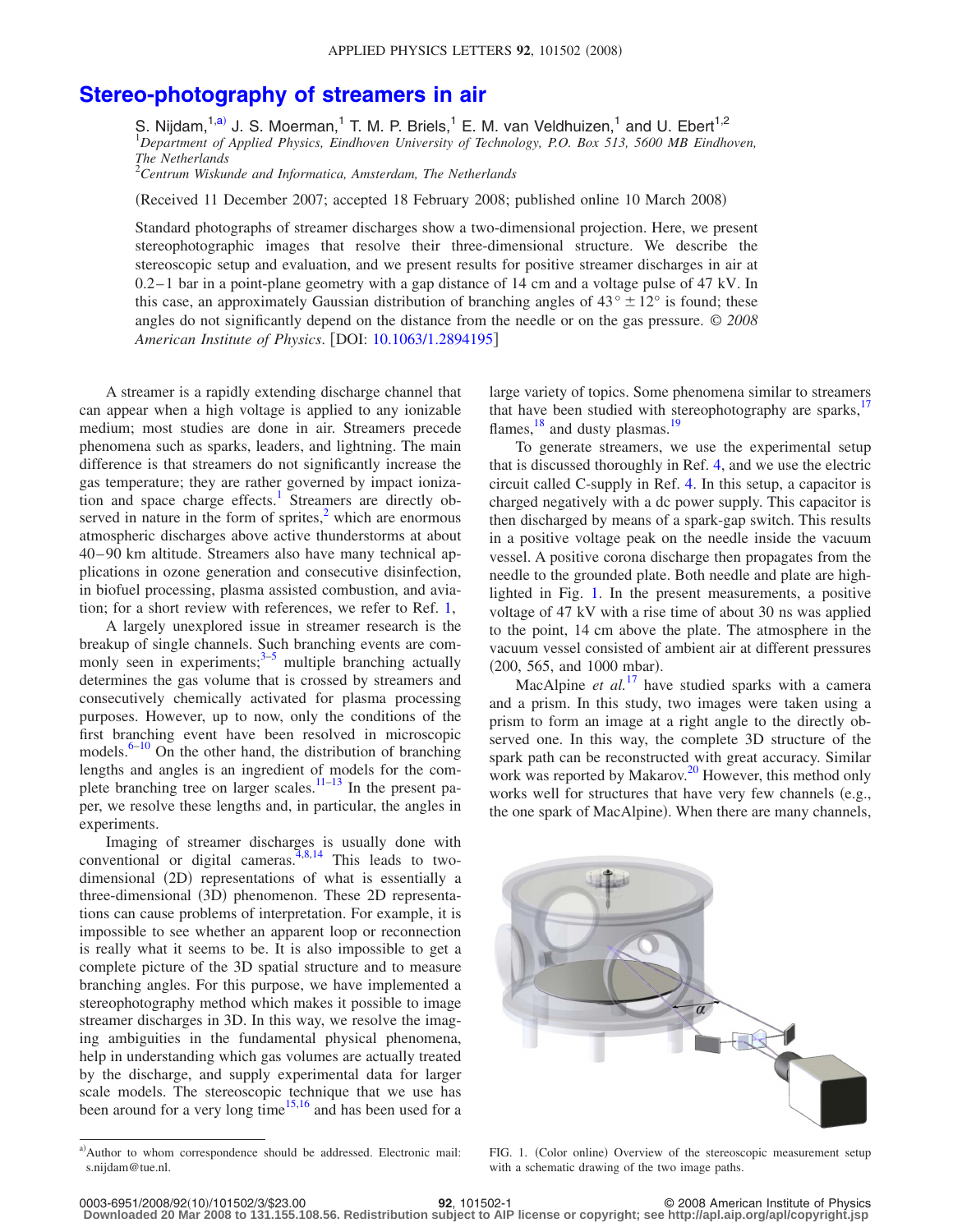<span id="page-1-0"></span>

FIG. 2. (Color online) Stereoimage as recorded by camera. Settings: positive voltage on tip,  $U=47$  kV,  $p=200$  mbars,  $\alpha=13^{\circ}$ , and  $d=14$  cm. The intensity has been scaled so that the structure in the bottom part can be clearly seen. One streamer section has been marked with a white line in both images.

it is very difficult to correlate them pairwise from two images taken at an angle of 90°.

In our case, we want to study streamer discharges that contain many (10-100) streamers. For this purpose, a similar method can be used but with a much smaller angle between the two image paths so that the two images of one streamer can be recognized. To achieve a smaller angle, one camera has been used in combination with two prisms and two flat mirrors, as shown in Fig. [1.](#page-0-1) With this setup, two images (from different viewing angles) are captured on one camera frame; therefore, they are temporarily perfectly synchronized. An example of such a camera frame is shown in Fig. [2.](#page-1-0)

From the two 2D images, the 3D structure of the streamer channels can be reconstructed in the following manner: a straight section of a streamer channel is selected in both images. The end points of these two lines are now translated from  $2D (xy)$  to  $3D (xyz)$ . In principle, an exact trigonometric evaluation would supply absolute locations in space. However, as we are only interested in local observables (branching angles and lengths), we have used a simplified approach assuming that the cameras are far from the system and have a very large focal length. Indeed, the distance between camera and streamers is about 1 m, while the distances between recently splitted streamer branches never exceed 2 cm.

The two images give the 2D coordinates  $(x_l, y_l)$  and  $(x_r, y_r)$  of identical streamer parts within the left or right image, respectively, where the origins of the respective coordinate systems are chosen in the electrode tip. The depth coordinate *z* is then approximated as  $z = (x_r - x_l)/[2 \sin(\alpha/2)]$ , where  $\alpha$  is the full angle between the two optical paths (as indicated in figure  $1$ , in the present measurements  $\alpha = 13^{\circ}$ ). The 3D *x* and *y* coordinates are calculated as  $x = (x_r + x_l)/2$  and  $y = (y_r + y_l)/2$ .

The error in streamer distances after splitting that results from this simplification is less than 0.2 mm. The dominant error comes from the visual determination of the locations of streamer section end points on the stereoscopic images. In many situations, it is difficult to locate the exact point of **Downloaded 20 Mar 2008 to 131.155.108.56. Redistribution subject to AIP license or copyright; see http://apl.aip.org/apl/copyright.jsp**

<span id="page-1-1"></span>

FIG. 3. (Color online) Orthogonal views of the 3D reconstruction of streamer structure shown in Fig. [2.](#page-1-0) The section originally marked with the white line is now marked with an arrow in both views.

branching, especially where two streamers are very close to each other. The total error is approximately 1 mm for local observables and 5 mm for absolute locations.

The two 2D lines have now been translated into one 3D streamer section. This can be done for all suitable streamer sections in the image. When all these 3D streamer sections are now plotted in 3D space, we get some insight in the real structure of the streamer discharge. The 3D reconstruction of the example from Fig. [2](#page-1-0) is shown in Fig. [3.](#page-1-1) Here, it can clearly be seen that the streamer section marked with the white lines in Fig. [2](#page-1-0) is not part of a loop. This information cannot be derived from just one of the original 2D images. One of the measurements that can be performed now is measuring branching angles. The measured angles are the inner angles between two 3D streamer sections, represented as vectors. The technique described here has also some limitations, the most important one is that it is not possible to process discharge images that contain more than about 50 streamer channels.

Figures  $4(a) - 4(c)$  $4(a) - 4(c)$  show histograms of the measured branching angles for 200, 565, and 1000 mbar and Fig.  $4(d)$  $4(d)$ combines the results for all pressures into one histogram. As can be seen, the distribution is roughly Gaussian, with average values between 39° and 46° and standard deviations of 11°–13°. The average branching angle shows a slight decrease as a function of pressure. However, it is not clear whether this is statistically significant due to the limited amount of data points (about 35 points per pressure setting).

The length scales of streamers are expected and observed to scale quite well with pressure. However, density fluctuations do not scale with density;  $\frac{1,21}{1}$  $\frac{1,21}{1}$  $\frac{1,21}{1}$  if they play a significant role in streamer branching, one would expect the branching distribution to depend on pressure. Therefore, in Fig. [5,](#page-2-19) the branching angle is plotted as function of *pd*, where *p* is the pressure and *d* is the vertical distance from the tip (the *y* coordinate) at the point of branching. If the branching behavior would differ for streamer sections close to the tip from sections close to the cathode plane, this would be seen in this plot. Also, a pressure dependence would be seen. However, only a small dependence on *pd* can be observed. This dependence is statistically not significant given the large